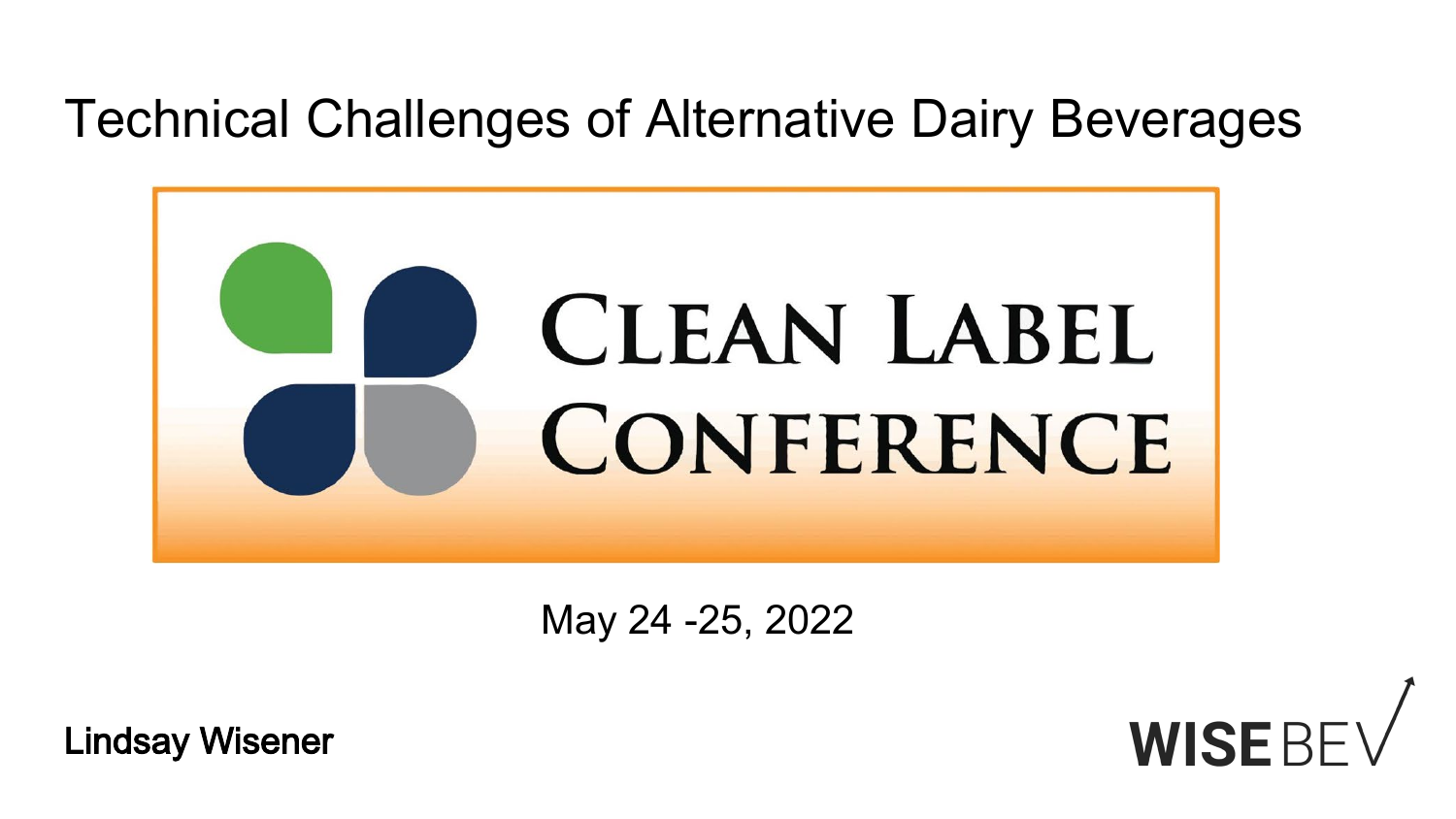# **Alternative Milk Market**

## Category Leaders

- 1. Almond Milk (over half of all alt milk sales in US)
- 2. Oat Milk (fastest growing category)
- 3. Soy Milk

Alternative Milk sales now account for 10% of all milk sales in the US.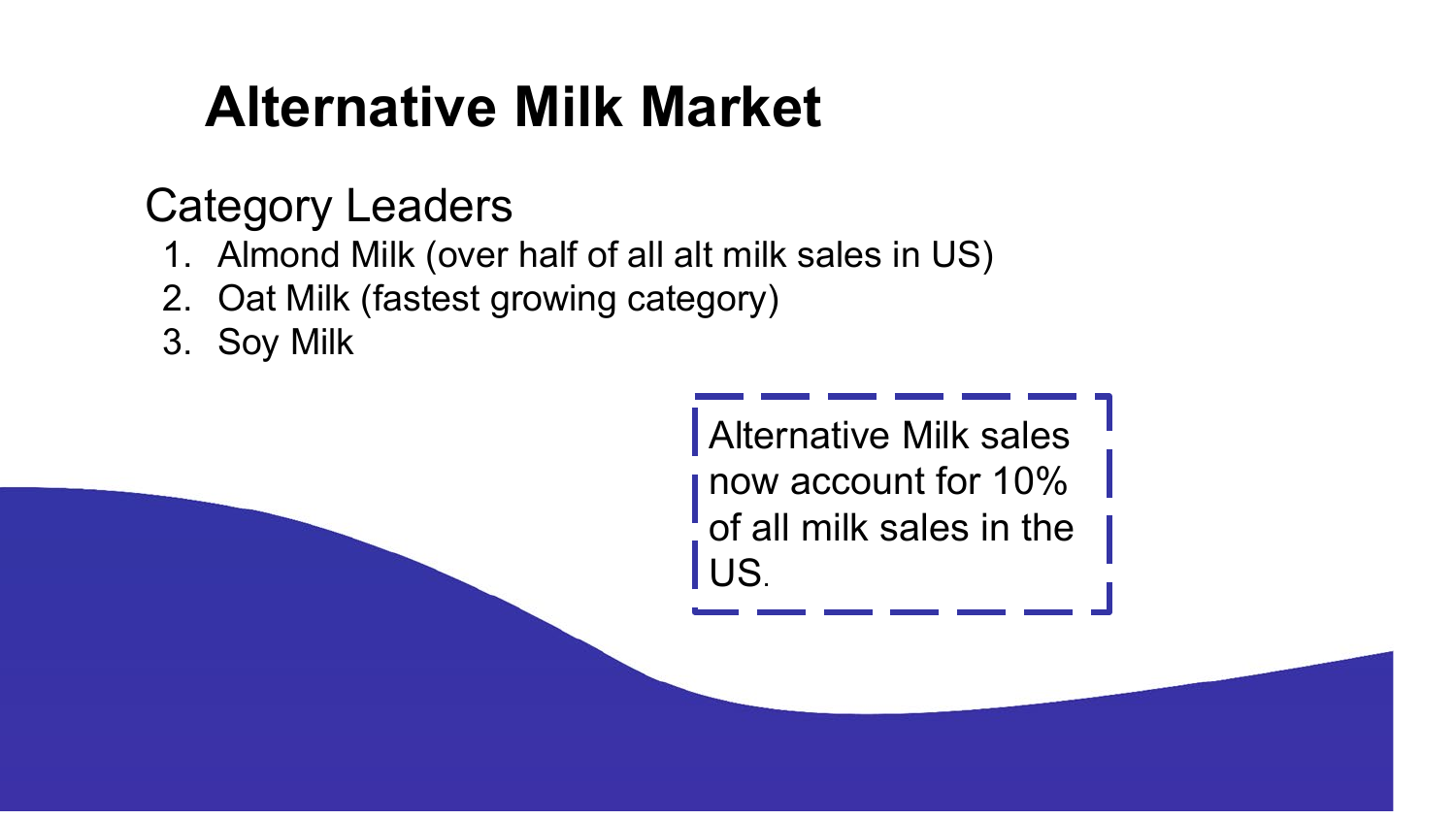### **Raw Material Selection**

#### **Claims**

Whole Grain\* Added Sugar \*\* **Chemical Composition Starch** Insoluble Fiber Protein Content Sugar Fat **Physical Characteristics of Powder/Paste Shipping and Shelf Life of Liquid**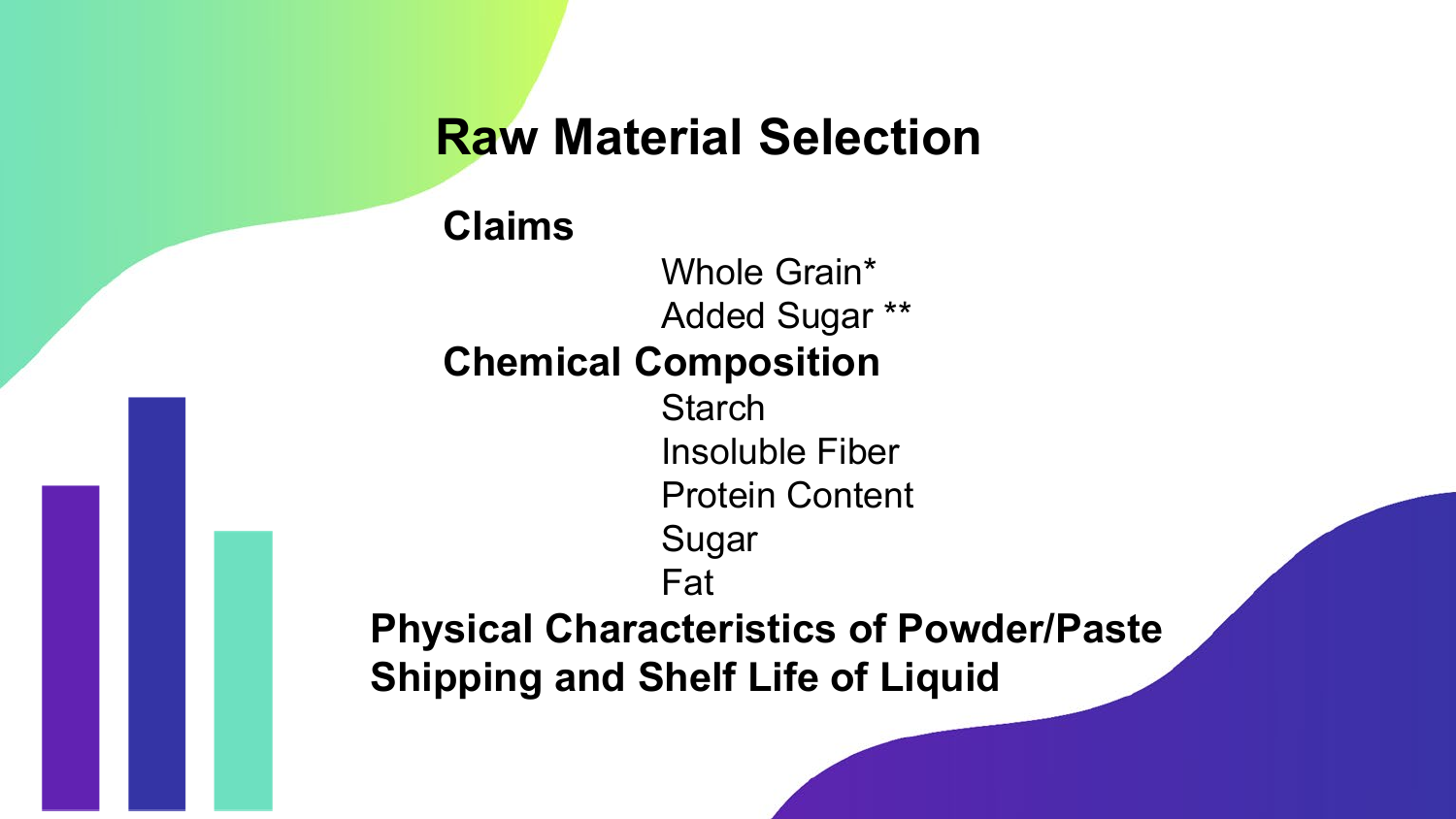# **Nutrition in Alt Milk**

| Product                                           | <b>Calories</b> | Protein<br>(grams per<br>serving) | Fat<br>(grams per<br>serving) | Total<br>Carbohydrates<br>(grams per<br>serving) | <b>Sugars</b><br>(grams per<br>serving) |
|---------------------------------------------------|-----------------|-----------------------------------|-------------------------------|--------------------------------------------------|-----------------------------------------|
| Cow's Milk<br>whole                               | 150             | 8                                 | 8                             | 12                                               | 12                                      |
| <b>Silk Almond</b><br><b>Milk</b><br>extra creamy | 90              | 1                                 | 8                             | $\overline{7}$                                   | $6\phantom{1}6$                         |
| <b>Silk Soy Milk</b><br>original                  | 110             | 8                                 | 4.5                           | 9                                                | $6\phantom{1}6$                         |
| <b>Silk Protein</b>                               | 130             | 10                                | 8                             | 3                                                | $\overline{2}$                          |
| Ripple original                                   | 80              | 8                                 | 4.5                           | $<$ 1                                            | $\overline{0}$                          |
| Oatly original                                    | 120             | 3                                 | 5                             | 16                                               | 7                                       |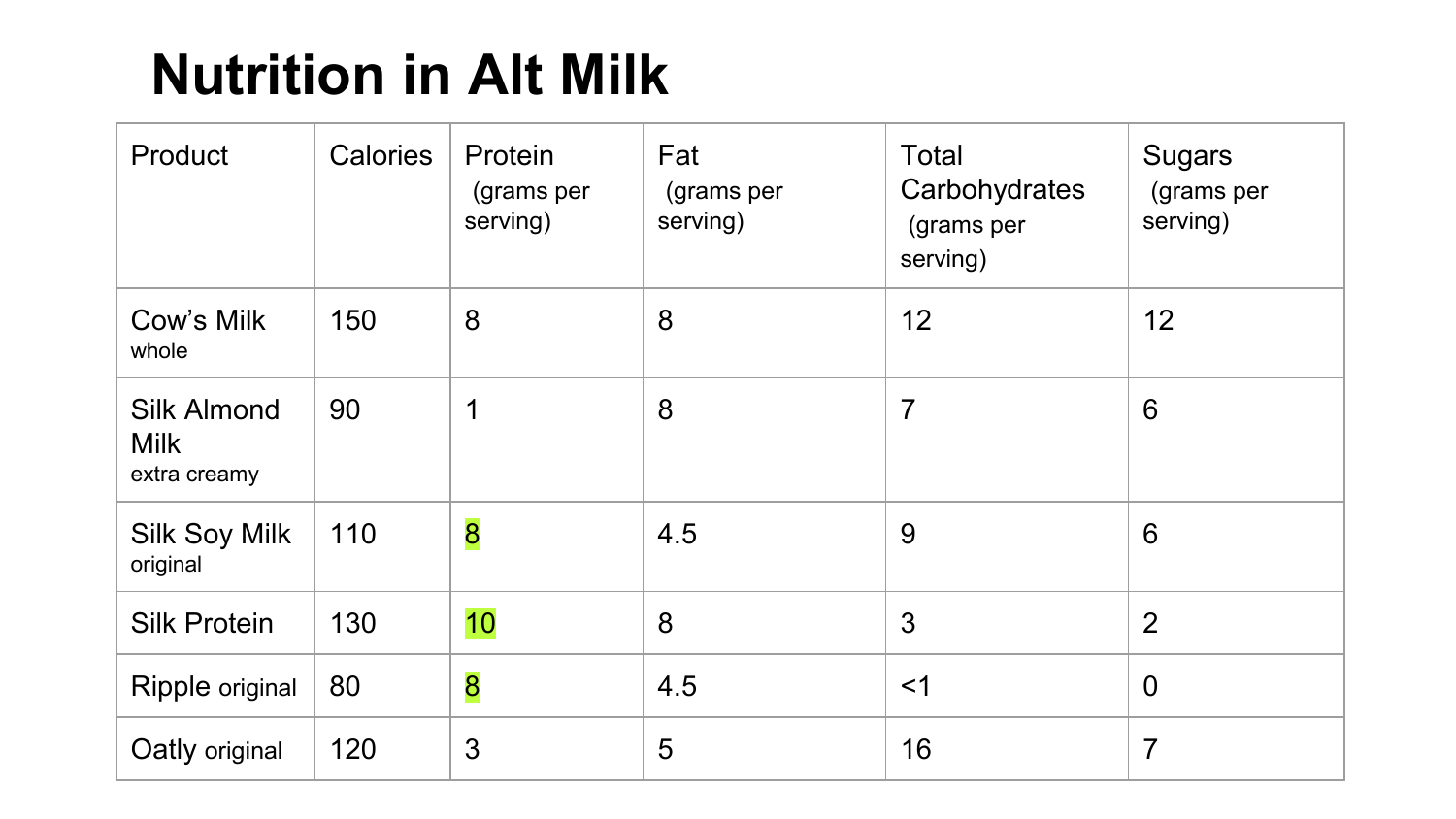## **Batching and Processing**

### **Hydration, Hydration, Hydration**

- **Mix Times**
- **Shear**
- Water Temperature
- 

Almost all alternative milk products are low acid and produced using ESL or aseptic processing

### Buffers **Higher Protein Products**

- Narrower and/or higher pH target
- Protein may need protection from heat
- Proteins interact with flavor compounds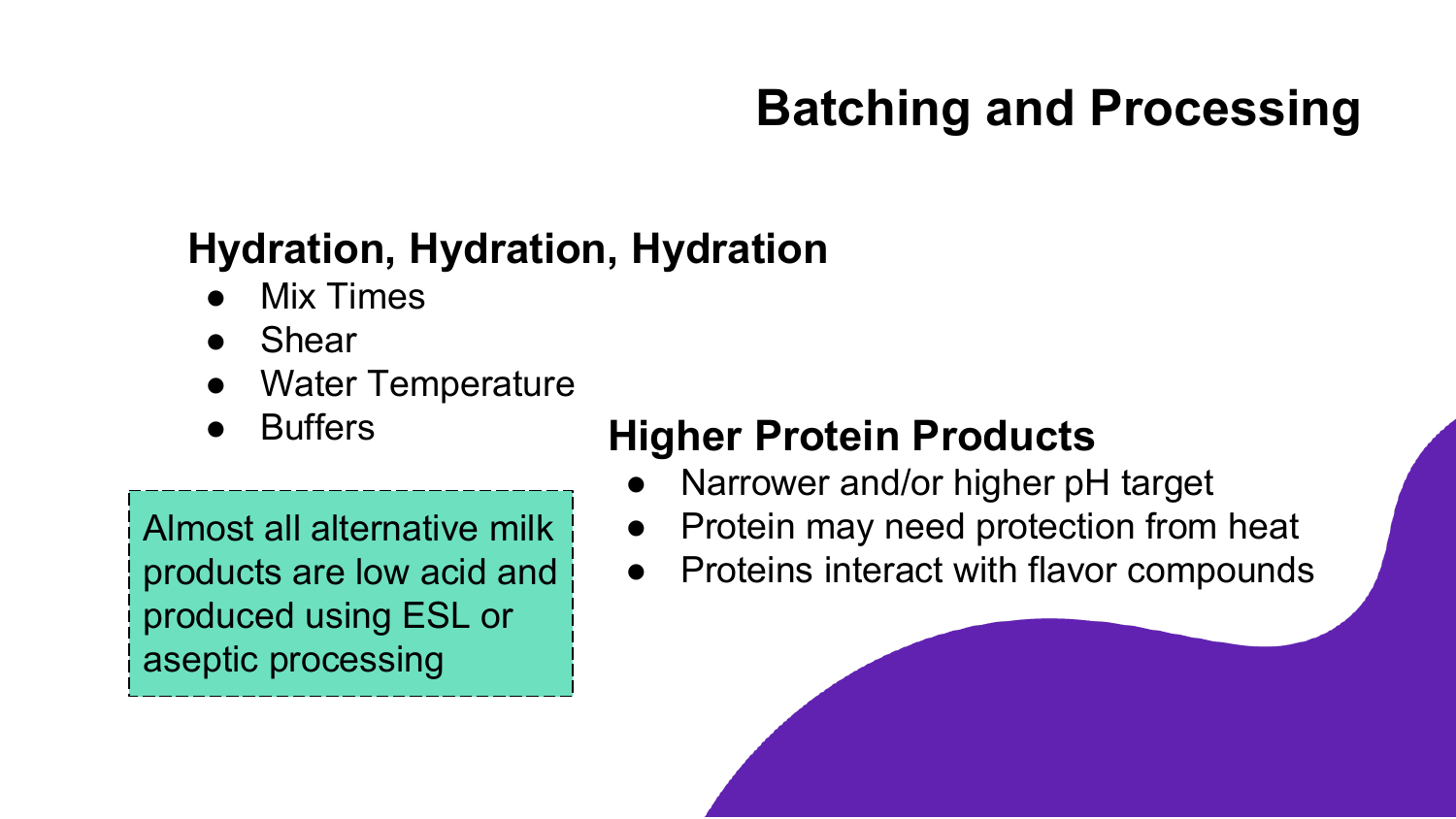## **Ingredients - Buffers and Fortification**



Buffering agents are used to maintain a neutral pH.

Keep pH from drifting towards isoelectric point of the protein

#### **INGREDIENTS**

**B12.** 

Oat base (water, oats). Contains 2% or less of: low erucic acid rapeseed oil, dipotassium phosphate, calcium carbonate, tricalcium phos hate, sea sale, dicalcium phosphate, riboflavin, vitamin A, vitamin D2, vitamin

> Calcium can be very interactive with protein. Less soluble forms are used to avoid these interactions.

> This also aids in whitening some of the products to give a more milk-like appearance.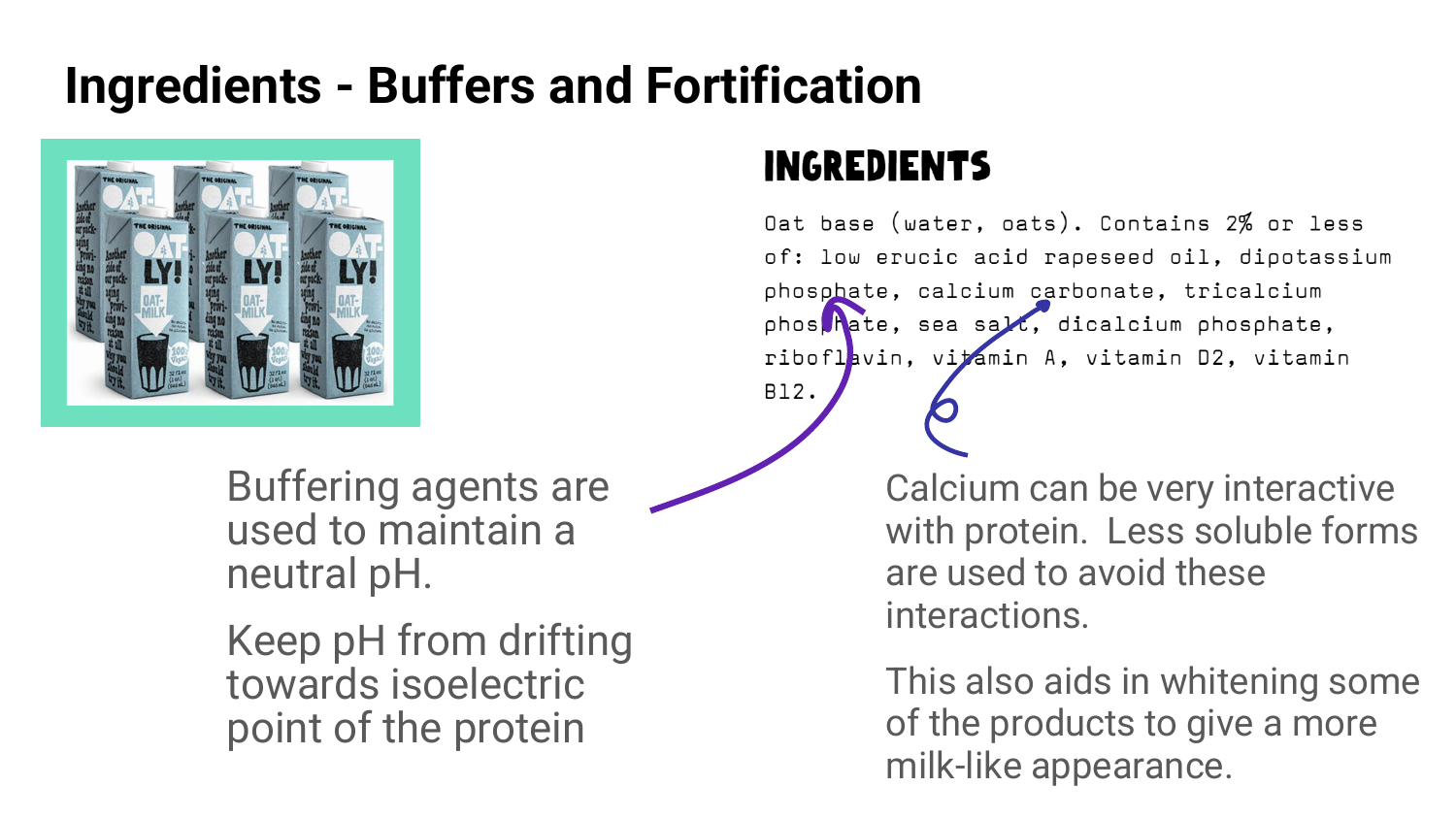# **Ingredients - Texture**

## **INGREDIENTS**

Oatmilk (Filtered Water, Oat Concentrate), Coconutmilk (Filtered Water, Coconut Cream), Coconut Oil, Soy Protein Isolate, Chicory Root Extract, Cane Sugar, Sunflower Oil, Vitamin and Mineral Blend (Calcium Carbonate, Vitamin A Palmitate, Vitamin D2, Riboflavin [B2], Vitamin B12), Sea Salt Locust Bean Gum, Gellan Gum, Sunflower Lecithin, Soy Lecithin, Natural Flavor. **CONTAINS SOY, COCONUT** 

## **Texture**

Added gums and fat are needed to achieve the creamy

mouthfeel of dairy milk

# **Suspension**

Gellan gum is often used to suspend small, insoluble particles

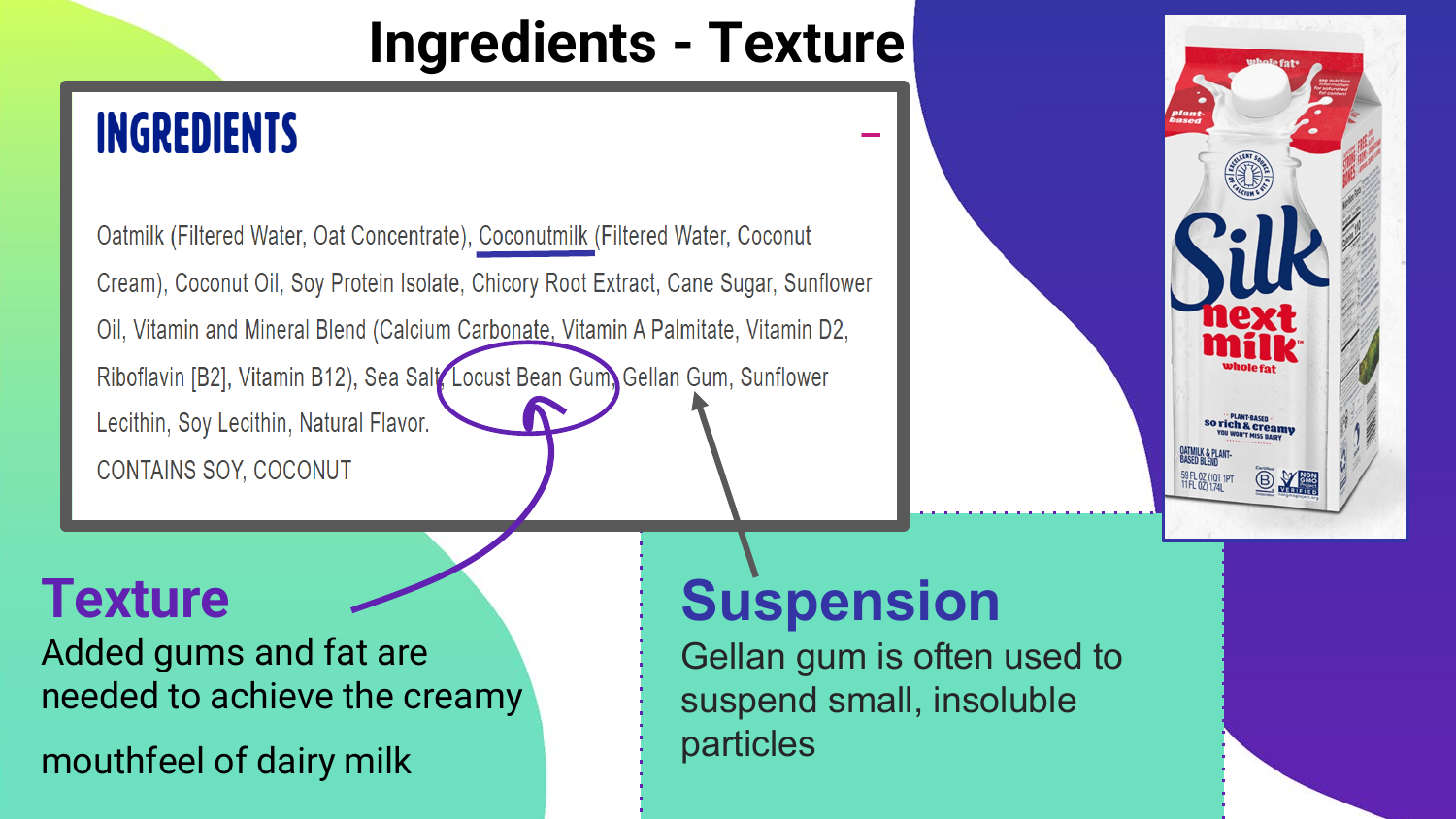### **Ingredients - Flavor**

### **Traditional Approach**

- **Maskers**
- **Blockers and**
- **Texture Enhancers**
- **Mimic Milk**
- **Natural Flavors**
- **Extracts**

### **A Novel Approach**

Cabbage juice concentrate Pineapple Juice **Concentrate** 

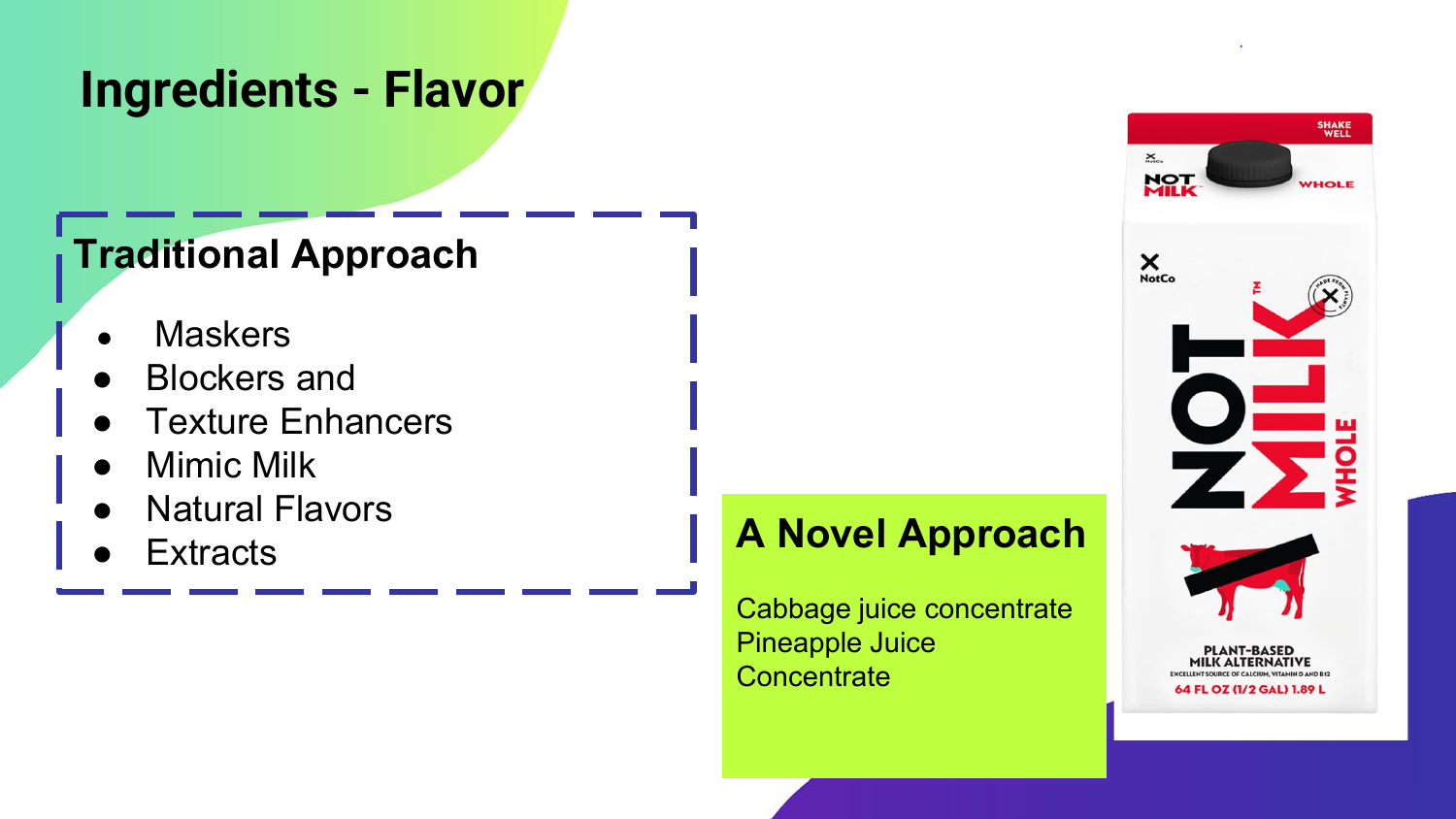## **On the Horizon**



#### **Blends (coconut,oat, faba bean)**



### **Upcycle Take Two Barley Milk**



**Potato Chickpea Hemp Seed Proteins**